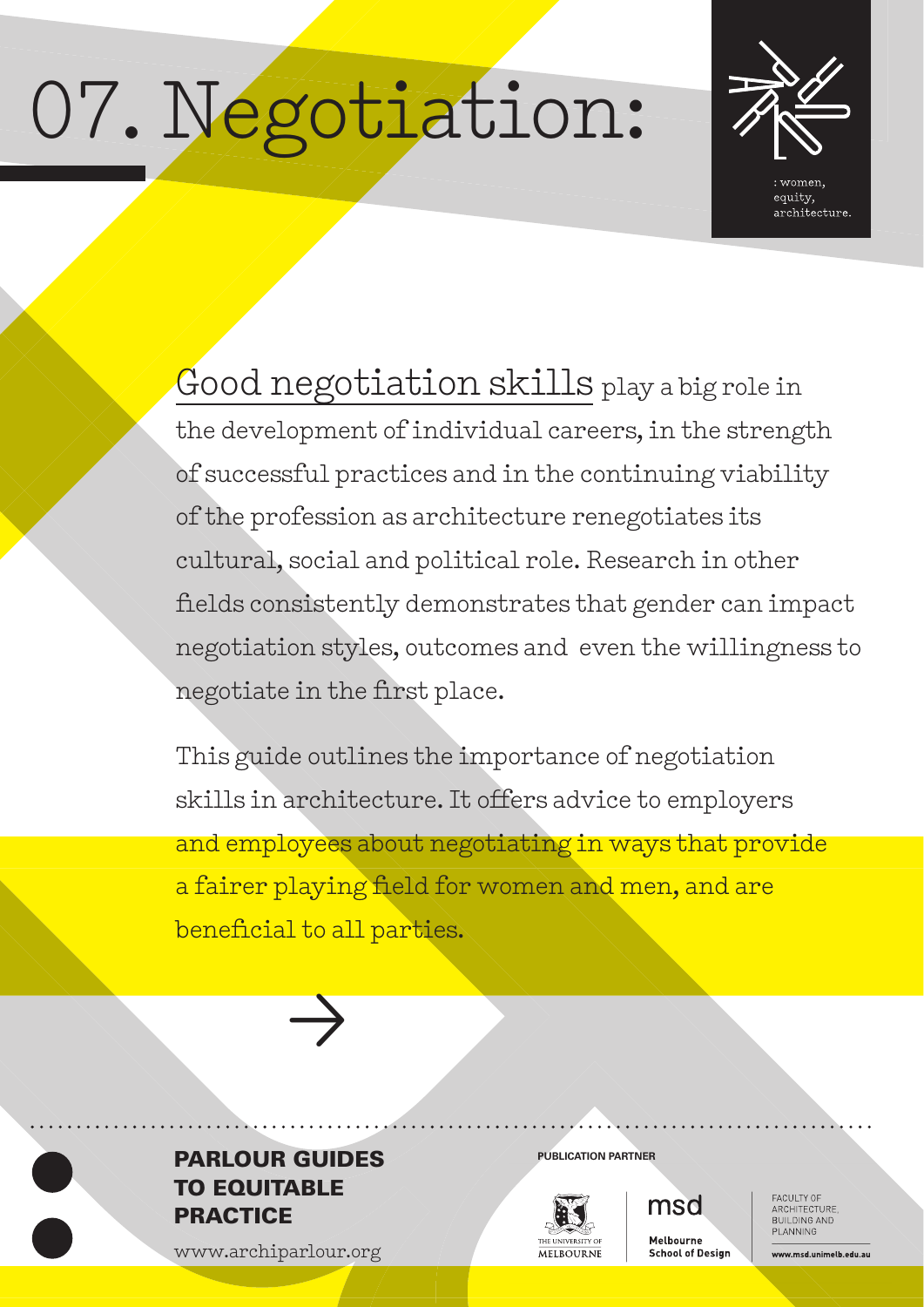

## How is negotiation affected by gender?

Negotiation is overlaid with many myths about gender – 'women don't ask', 'women don't like talking about money', 'women aren't good at negotiation' and so on. These myths can be traps for all involved but tools are available to navigate them effectively, and to change them.

Some of these myths point to gendered behavioural patterns that are borne out by research, while others indicate how stereotypes about gender can impact on how women may be perceived during negotiation.

#### Negotiation styles and perception

Some commentators argue that women's failure to negotiate assertively explains the persistent gender pay gap and the under-representation of women at senior levels in many professions, including architecture. But recent research indicates that stereotyping around gender norms complicates negotiation. When women do ask, or adopt 'masculine' negotiation styles, they may be dismissed as 'pushy' or 'overly aggressive'. Other research has found that many women are, in fact, excellent negotiators when speaking on behalf of others, but not so good when arguing for themselves.

Research around salary negotiation has identified that men are much more likely to actively negotiate higher salaries and better conditions while women tend to accept what is offered.

Negotiation contexts A recent American experiment found that where salary standards are ambiguous, women set less ambitious goals and accepted pay that was 10 percent lower, on average, than men. Parlour's own surveys and consultations indicate that these tendencies are also present in the Australian architecture profession.

Language and tone Unfair though it is, the research is clear that most people are more likely to accept aggressive, strongly assertive behaviour from men than women.

A related observation is that men tend to be much more direct in their use of language, while women are likely to use more indirect language. For example, they may frame concerns as questions, pose open-ended questions as a way to elicit further information, and use more nuanced language. This can mean that both cues and nuance get lost in the negotiation.

It is important to understand that all of these characteristics are the outcome of social and cultural expectations. They are not innate qualities (nor do they apply to all, we are talking about women as a group).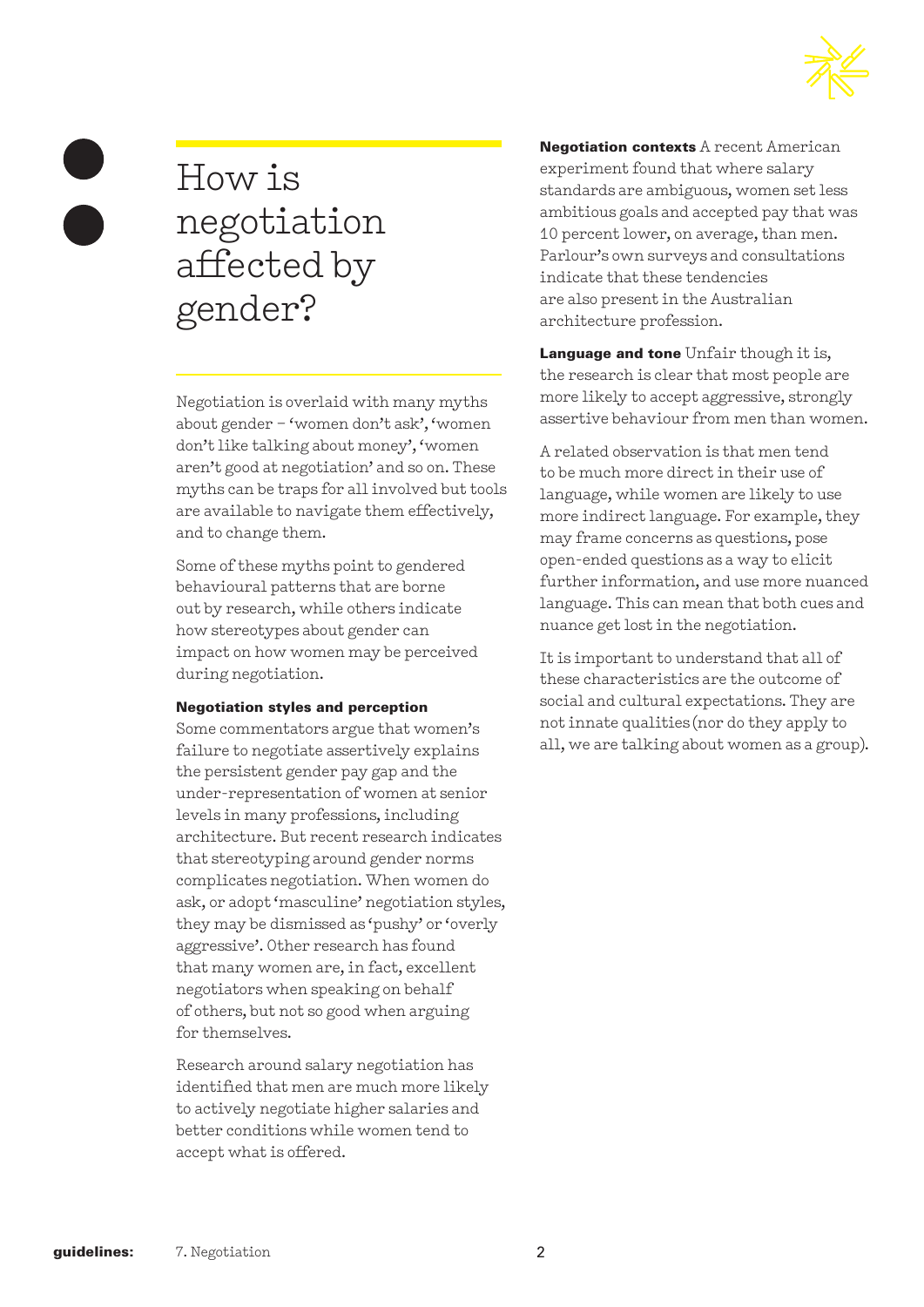

## Why does it matter?

Good negotiation skills help develop individual careers; practices that encourage fair negotiation reap many benefits; and the profession needs architects with strong negotiation skills.

When a woman negotiates well she is helping forge a path for others to follow, and providing one more challenge to the stereotypes.

#### **Practices**

Ensuring that practices nurture a negotiating environment that is fair to all employees is clearly the ethical thing to do. However, it is also vital for the ongoing strength of a business.

Unequal negotiating environments can bring all sorts of inequity into practices – pay inequity, unbalanced career prospects and progression, and poor distribution of projects and roles. All of these can be damaging to practices and prevent them from reaching their potential.

In contrast, employees who feel that they are fairly treated and have equal opportunity to state their case are more likely to be productive, committed and engaged.

Architecture itself is a continual process of negotiation – architects negotiate daily with consultants, clients, planners, builders, developers and many others. The better the team is at negotiation the better the outcome, so having confident, skilled negotiators on staff can be enormously beneficial.

#### Employees

Negotiating effectively in relation to pay, promotion, projects and working conditions is vital to developing a successful, viable career. This is particularly important for women in terms of ongoing economic security, and for those who want or need to work in non-traditional patterns while still maintaining a satisfying career.

It is also an excellent professional skill to have as negotiation permeates all aspects of architecture practice.

#### The profession

Skilled negotiators will play an important role in the development of the profession, particularly in the face of rapidly changing economic and procurement environments, some of which are shifting and eroding the role of the architect.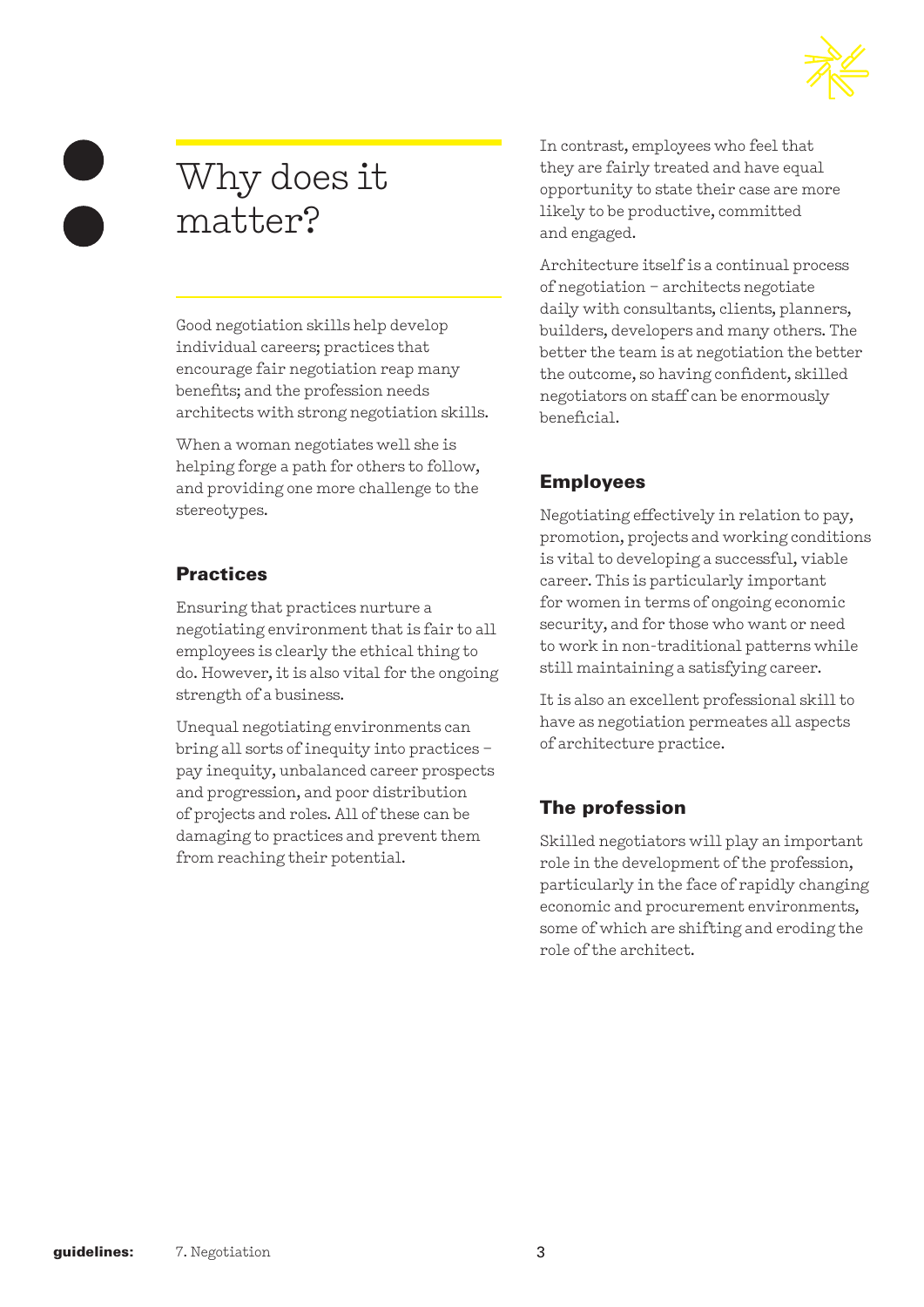## What can we do?

Much can be done to ensure a fairer negotiating environment in architecture using considerable research, discussion and advice from the business and corporate sectors.

Architecture itself involves extensive negotiation every day and this key professional skill can be extended into the negotiation of individual careers and workplace conditions.

Change is not a simple matter of women adapting their negotiation styles to dominant paradigms. Architectural practices – like other businesses and organisations – also need to change to respond to the ways their workforces negotiate. This is likely to result in more effective negotiation altogether. That said, women employees simply don't have time to wait for this change to be complete – they need to skilfully navigate current systems even as we all work to change them.

Much of the advice about good negotiation applies to both sides of the table, and it is important to understand each other's perspectives.

## Practices

Much of the available research and advice about negotiation focuses on the individual or employee, and how women employees can successfully navigate negotiation. Material for businesses is more limited, yet businesses play an important role in establishing a fair context for negotiation. This will be to the advantage of the practice, not its detriment. **:** *See also Parlour guides: Pay equity and Recruitment.*

#### Understand what makes effective negotiation

Good negotiation is a matter of give and take, where each party is respected and leaves the negotiating table feeling satisfied that they have gained something and have been treated fairly. The best negotiations have outcomes that are beneficial to all.

- Create a negotiation environment that fosters constructive interaction, where all parties behave in a courteous yet focused and determined manner.
- Aim for goodwill and understanding on both sides, regardless of the different interests that each brings to the table.
- Don't aim to intimidate and don't be dismissive of the other's concerns or requests. You might 'win' in the short term, but you will undermine respect and trust, which does not lead to a productive and stable workplace.
- Think creatively about what your practice can offer an employee – what might mean a lot to them yet could be readily accommodated by the practice?
- Explain the practice's perspective. Negotiation is more likely to be successful when everyone understands the context in which decisions are made.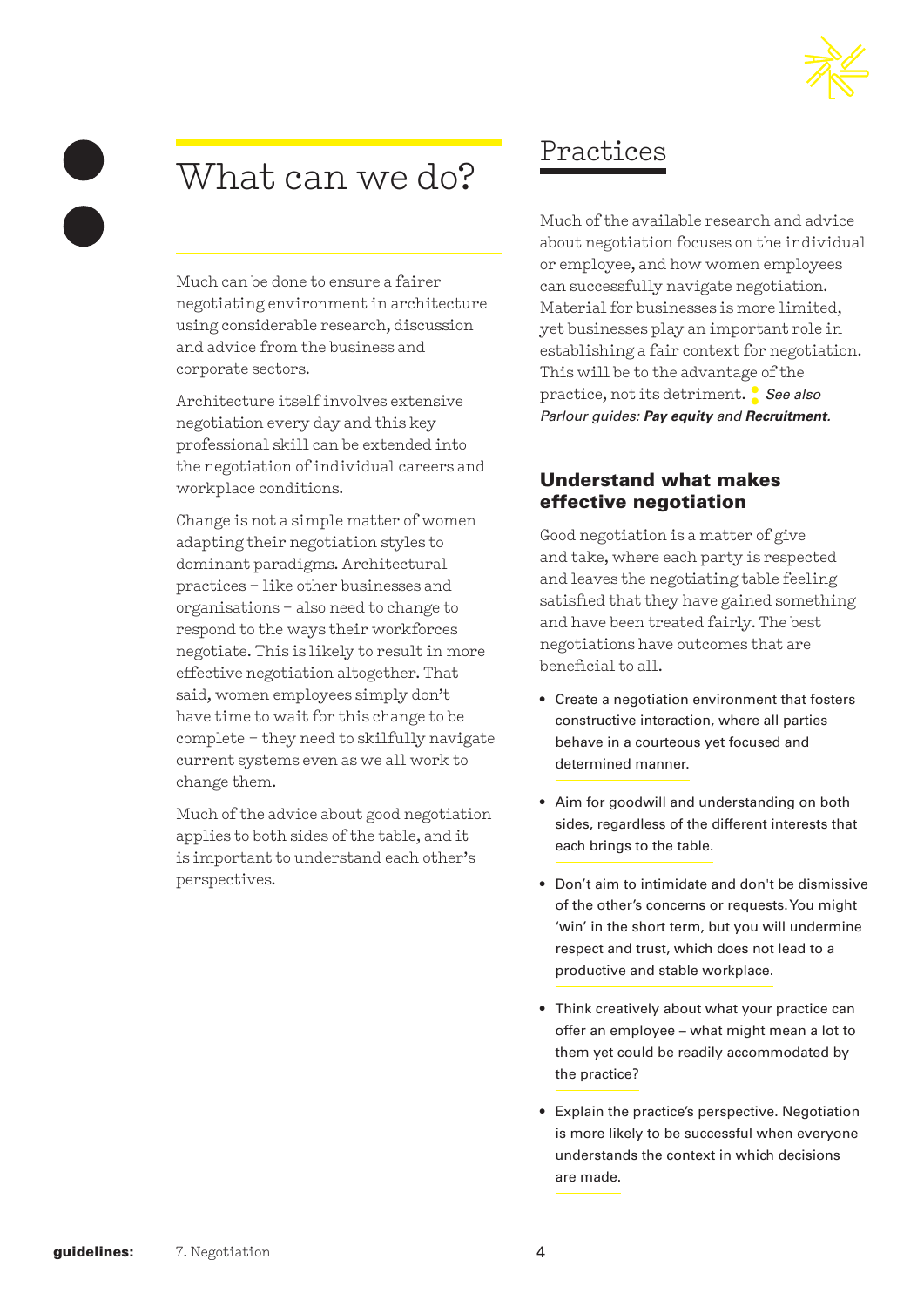

• Don't use requests for flexibility as an opportunity to push down salaries. This will build inequity into your practice. Remember to reward skill and competence and outcomes, rather than time in the office.

#### Be clear what is up for negotiation

Research suggests that men tend to negotiate salaries much more frequently and vigorously, especially when the 'rules' around negotiation are ambiguous. The same research indicates that men are more likely to apply for jobs than women where salaries and conditions are not clear – skewing the pool in the first place.

An explicit statement that conditions and pay are open to negotiation can dramatically increase the likelihood of women entering into negotiation, thereby improving employees' chances of having fair and equal opportunities. This also helps broaden your applicant pool. Being clear about what is negotiable, and the limits of negotiation, also helps employers with strategic planning.

- If you are prepared to negotiate on salaries and/or working conditions, declare this in the job advertisement or in the information about promotion processes.
- Have clear position descriptions and salary bands in place. These provide a good framework for negotiation in both recruitment and promotion.
- If a role could be undertaken through a flexible work arrangement, make it clear that this possibility is up for discussion.

#### Be prepared

All parties should aim to be as well prepared as possible going into any negotiation.

- Make sure you understand the Architects Award and the relevant federal minimum standards (currently the *National Employment Standards*). Observe the mandated salary rates as a minimum. These ensure a base level playing field, and should not be undermined.
- Understand current rates in the profession and how other practices and organisations use flexible work arrangements to their advantage.
- Consider what you can offer an employee in terms of flexible workplace conditions and other non-traditional benefits.
- Have clear bands that apply to all employees of similar skill, expertise and experience. Negotiate within these boundaries.

#### Understand different modes of negotiation

Be aware of the strengths and weaknesses in different styles of negotiation – from the aggressive to the collaborative – and be wary of making gender-based assumptions regarding behaviour.

• Double-check your reactions to guard against gender bias – for example, if you find yourself thinking a woman is being 'pushy', ask yourself if you would interpret this behaviour in the same way if you were negotiating with a man.

#### Have women on the employer's side of the table

If practices are serious about equity they need to have women involved in negotiations and decisions that relate to appointments, salaries, promotion, workplace arrangements, project allocation and resourcing.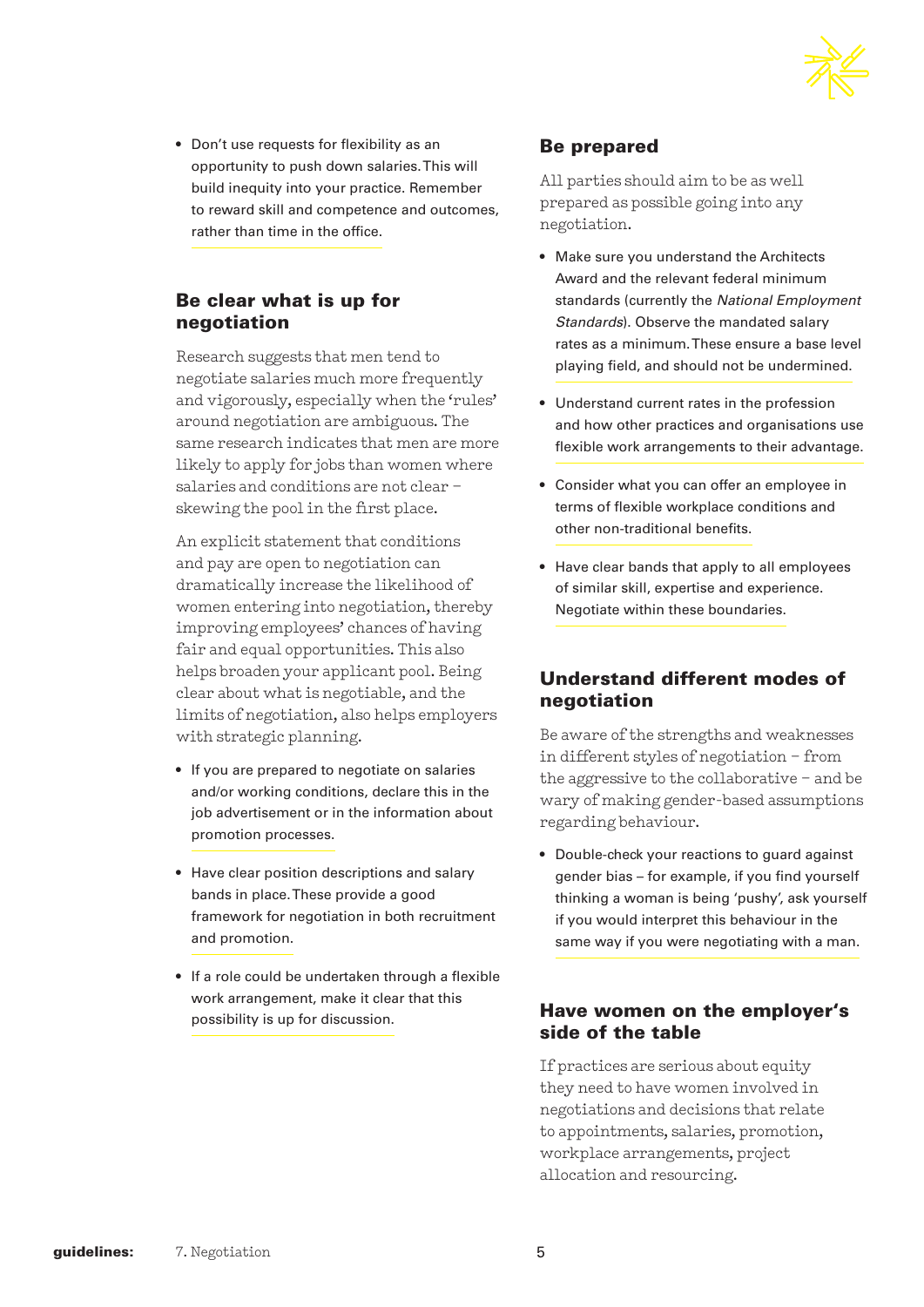

#### Train your staff in negotiation

Ensuring your employees are good negotiators may sound counter-intuitive, but many benefits accrue to businesses with skilled negotiators on their staff. It is also a good way to ensure that all employees have equal opportunity, and that you are not inadvertently rewarding confidence over competence.

• Teach your staff how to negotiate effectively in different contexts and with different personalities with different negotiation styles.

## Employees

There are many things that an employee can do to improve their negotiation skills and to navigate different negotiation environments. There is also a wide array of resources and advice available to help.

#### Don't be trapped by the myths

The research around women and negotiation seems dispiriting at times. It is important to understand how gender bias and ingrained expectations of gender roles and behaviour affect negotiation but don't let this limit or constrain you.

- Understand the systemic issues relating to gender and negotiation as a way to help navigate them. Talk to colleagues and mentors to help recognise the structural factors at play in particular situations, then strategise around them.
- Identify if and when you are falling into limiting gendered behaviour patterns and have some techniques at hand to manage this. For example, if you are hesitant about applying for promotion, asking to be involved in an interesting project, or seeking a pay raise, ask yourself how you will feel if a male colleague with an equivalent or lesser experience was successful when you haven't had a go. Then, take a deep breath, get prepared and go in and negotiate!
- Think about how well you can negotiate for the sake of a project, or for others. Now, think about how you can apply these skills to your own career.

#### Don't wait for an invitation to negotiate

When there is an explicit invitation or cue to negotiate, most women do so with great results. In contrast, men tend to negotiate much more frequently and effectively when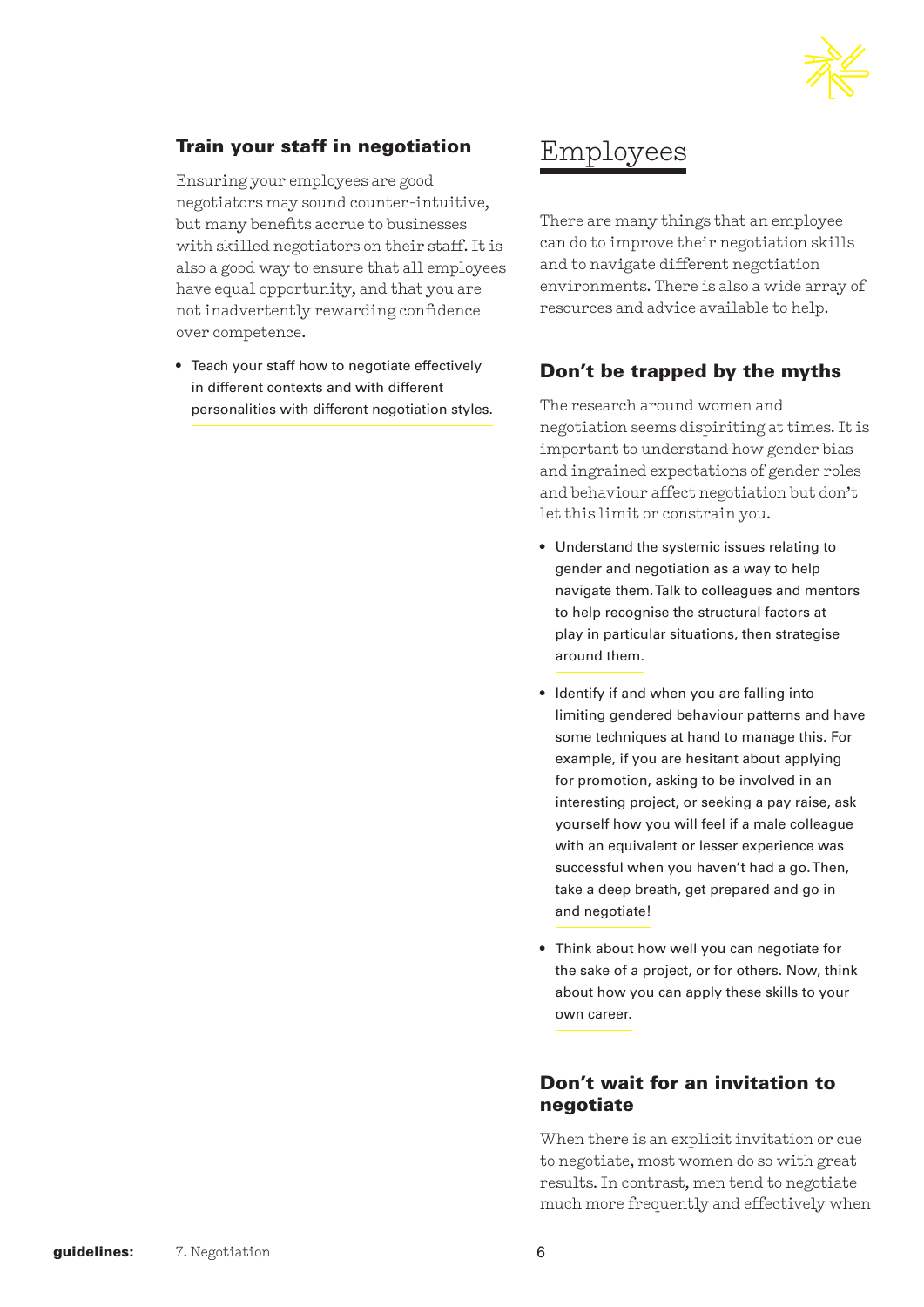

there are no cues or when the rules around negotiation are ambiguous.

- Be proactive. Don't wait for someone else to notice how hard you are working and how well you are doing your job.
- If there's no cue for negotiation in your workplace, try creating your own by arranging a date linked to an external event, such as handing over an important project to the client or the end of the financial year.
- Be canny about the best time to negotiate better conditions or a higher salary – for example, around the time of a good performance review, when you have just completed a well-received project, or when you are about to take on extra responsibility.

#### Be prepared and well informed

The better informed you are, the better position you are in to negotiate effectively. Arming yourself with knowledge pays off – for example, gender gaps in salary negotiations tend to dissolve when people have a clear idea about what to ask for.

- Try to research a company's history with pay and conditions. If you are the first employee to request part-time hours or differing working conditions, think about strategies that might make your flexible arrangement work effectively. If you are planning to request a higher starting salary than offered in the past, be prepared to argue your case.
- When negotiating salaries, understand the relevant minimums by checking the provisions of the Architects Award and the relevant federal minimum standards (currently the *National Employment Standards*). These minimums ensure a base level playing field, and should not be undermined.
- For salary negotiations, do some research to find out what you're worth. Consult relevant careers or recruitment websites, check any recent industry research, and talk to peers and

colleagues. Make sure you talk to men as well as women – if you only talk to other women you are likely to come up with systematically lower figures. (Remember, pitching too high can be as damaging as pitching too low.)

- If you want to negotiate a working arrangement that is new to your practice, consider citing how other offices make it work and demonstrate how it could work effectively in your office as well.
- If your employer has unsuccessfully tried flexible work arrangements in the past, find out why they didn't work. Come up with solutions that will remedy any past problems.
- Keep track of your achievements and successes and positive feedback about this. For example, if you've received testimonials or thank you notes from clients, awards or other recognition, you can use these as evidence of your value to the practice.
	- **:** *See also Parlour guides Pay equity.*
- Seek advice from mentors and colleagues.
- Remember, employers and managers are much more interested in solutions than problems – having one (or two) ready is a good way forward.

#### Make the business case

Whether you're negotiating a pay rise, a promotion or flexible working conditions, you'll need to make a strong argument for the advantages to your employer. The fact that it will be enormously beneficial to you just isn't enough. Make the business case – why will your pay rise, promotion or flexible working conditions be good for the practice?

• Think laterally and positively about what you bring to the practice, and what more you could bring if your request is met.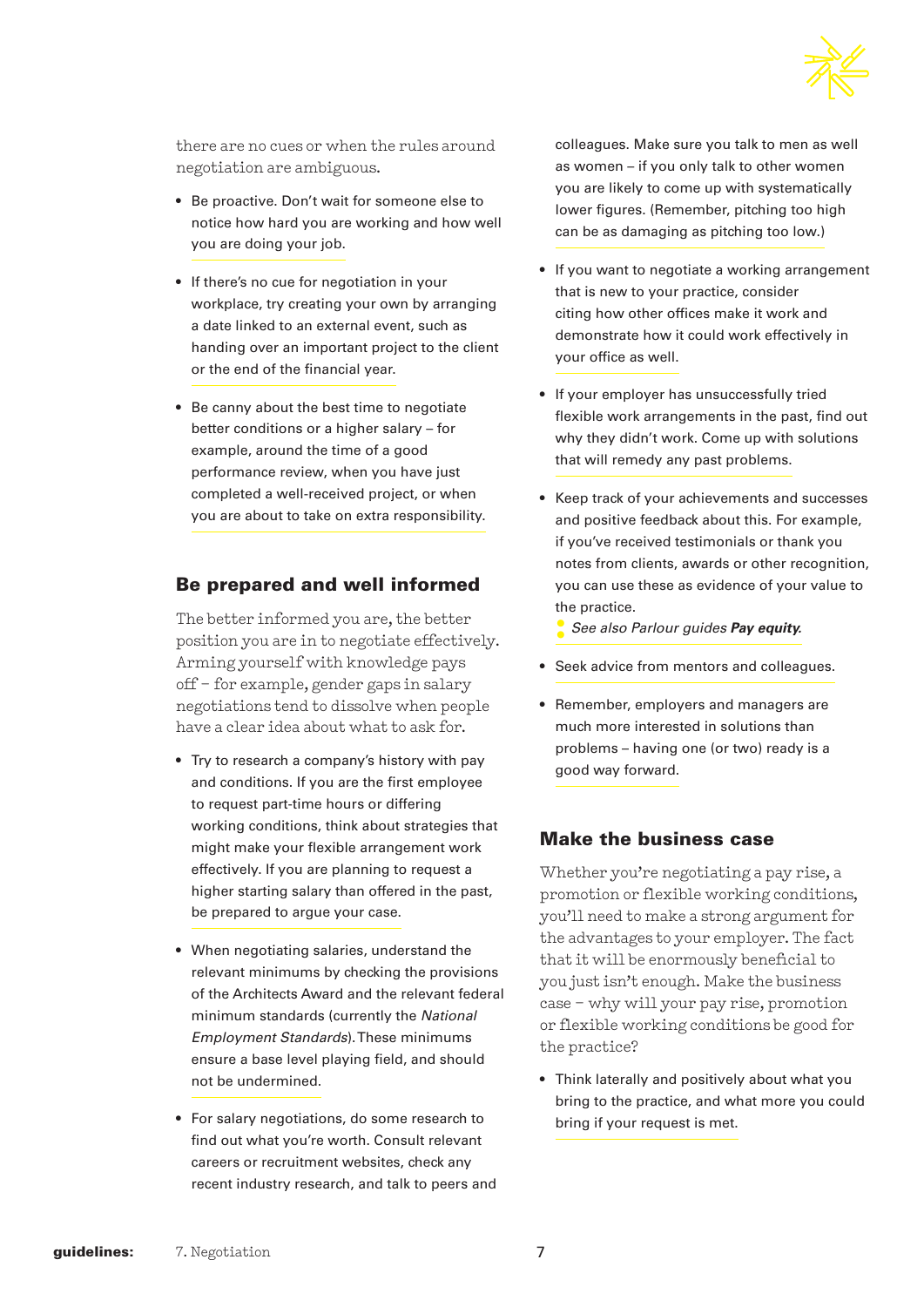

#### Practise, practise, practise

The more you negotiate, the better you get at it – whether it's negotiating pay and conditions for yourself or negotiating with clients and contractors.

- Consider setting up mock interviews and practising strategic answers. Find a partner to give you feedback (ideally one with experience as a manager – mentors can be great for this).
- Have some tactics in place to help overcome any uncertainty or lack of confidence that may creep in.
- Explore how you can use negotiation skills developed in other contexts when negotiating your career.

#### Be firm but flexible

Know what you want, and whether it's reasonable in the context. This applies to working flexibly, pay rises, promotions and commencing salaries.

- Know what you'll settle for before you start the conversation. (Some people ask for more than they want, seeing it as a way to test the waters and have something to concede.)
- Beware of making an ultimatum even if you're prepared to follow through, architecture is a surprisingly small profession and you can easily burn bridges.
- Understand the context from the practice's perspective, and explain why your request is appropriate in this context.

#### Consider language and tone

Be mindful of the research indicating that many people find strongly assertive behaviour more confronting from women than men.

There is a range of advice about how to deal with this. Some commentators recommend women stay within 'gender boundaries' – that is, to frame their requests in ways that fit within expectations, to be collaborative, and avoid anything that could be seen as 'pushy' or demanding. Others point out change is slow when we stay within accepted roles.

How you navigate this will depend on your own attitudes and negotiation style, who you are negotiating with, what relationship you have with them, and the context in which you are negotiating.

- Consider your own negotiation style(s), and identify how they could work in the particular context.
- Read the negotiation style of those on the other side of the table and respond to this. Choose a strategy that responds effectively to their interests and tactics.
- Enter the discussions with the goal of reaching a mutually satisfactory outcome. Avoid combative language.

### The profession

Professional bodies can help educate both practices and employees in negotiation skills through continuing professional development programs and other resources.

Increased negotiation abilities across the board will be advantageous to the profession as a whole.